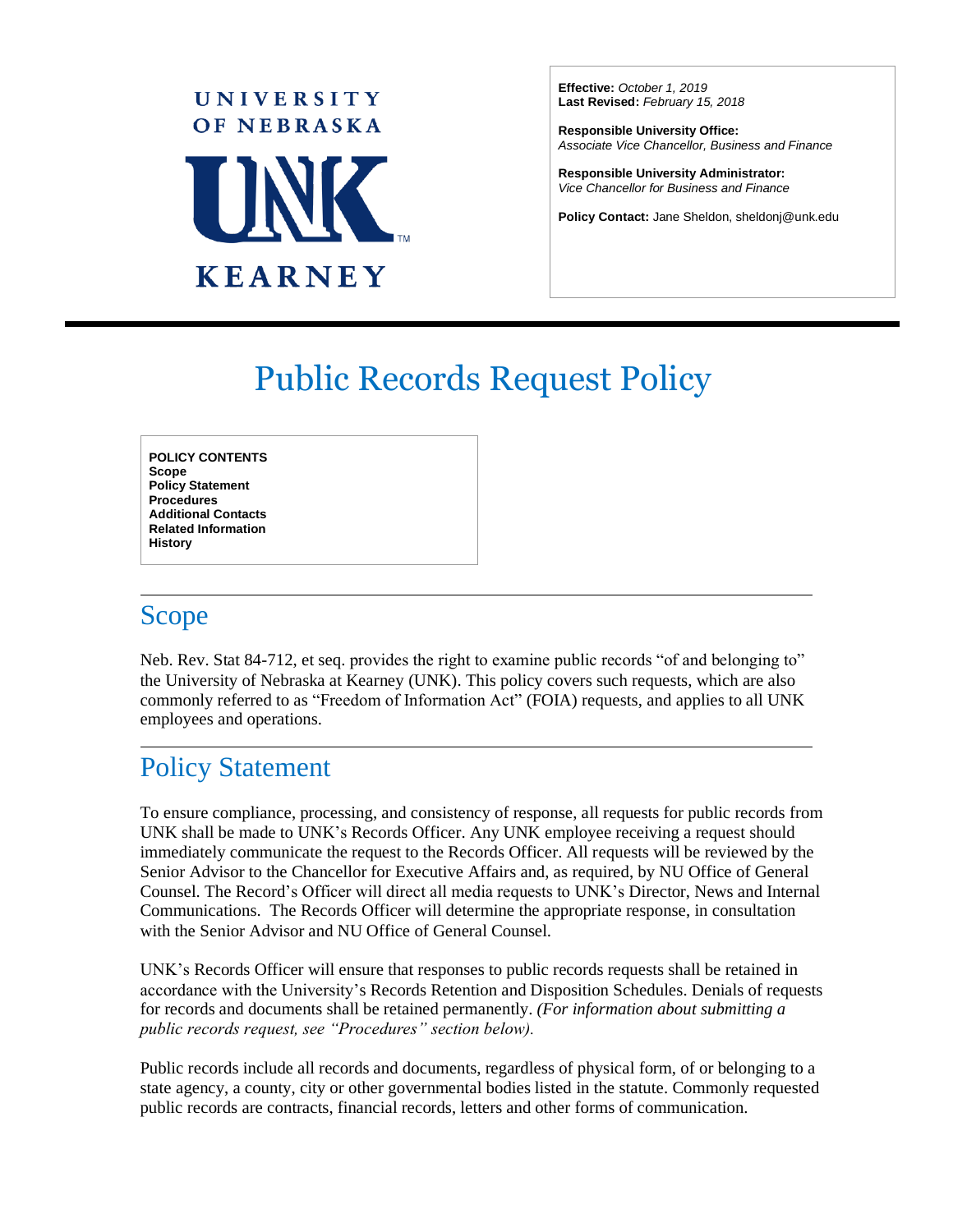Electronically stored records are subject to this law, including e-mail. Statutory requirements indicate:

- 1. A reply must be made within four business days after actual receipt of a request by the Records Officer. If the request is submitted electronically, the date of receipt shall be the date that the employee opens the electronic file.
- 2. The four business days after actual receipt do not include the first day of receipt of the written request. For example, a written request for records received on Monday would require a response by Friday.
- 3. If a copy of a public record is available on the Internet, the custodian is not required to copy the record, unless the requestor does not have access to the Internet.
- 4. The statutes allow the response to take one of three forms:
	- a) a grant of the request by providing records;
	- b) a denial of the request, citing the legal reasons for the denial; or
	- c) a communication that the request cannot be reasonably fulfilled within the standard four days due to some difficulty or the "voluminous" nature of the records. When an entire request cannot with reasonable good faith efforts be fulfilled within four business days after actual receipt of the request, UNK will provide a written explanation including the earliest practicable date for fulfilling the request, an estimate of the expected cost of any copies and special service labor charge (in excess of the first four cumulative hours spent searching, identifying, physically redacting, or copying records), and an opportunity for the requestor to modify or prioritize the items within the request. If the requestor does not respond to the records custodian within 10 business days, the records custodian shall not proceed to fulfill the request.
- 5. Upon approval, a response will be sent to the requestor. The preferred method of transmittal will be by email, with the response and documents (if included) converted to a PDF format. When the requestor does not provide an email address the response will be sent by mail.
- 6. If the cost of fulfilling a request exceeds \$50, UNK is permitted to require a deposit before beginning necessary processes associated with responding to the request. UNK will charge for actual costs incurred, whether higher or lower than estimated costs approved by the requestor. The following charges may be invoiced when sending the documents to the requestor:
	- a) 25 cents for each copy sized  $8-1/2$  X11 or smaller, double-sided copies counting as 2 pages
	- b) 50 cents for each copy for legal size
	- c) Actual cost for each copy of a larger than legal size page (i.e. engineering drawing, etc.)
	- d) UNK may charge for staff salary associated with fulfilling the request (retrieval, compiling data, etc.). Pursuant to the Act, however, the cost will not include the first 4 hours of salary for the employee identifying or copying the records.
	- e) Some requests may require computer run time and any necessary analysis and programming for fulfillment. As such, costs related to programming, extracting, compiling, displaying data will vary on a case-by-case basis.